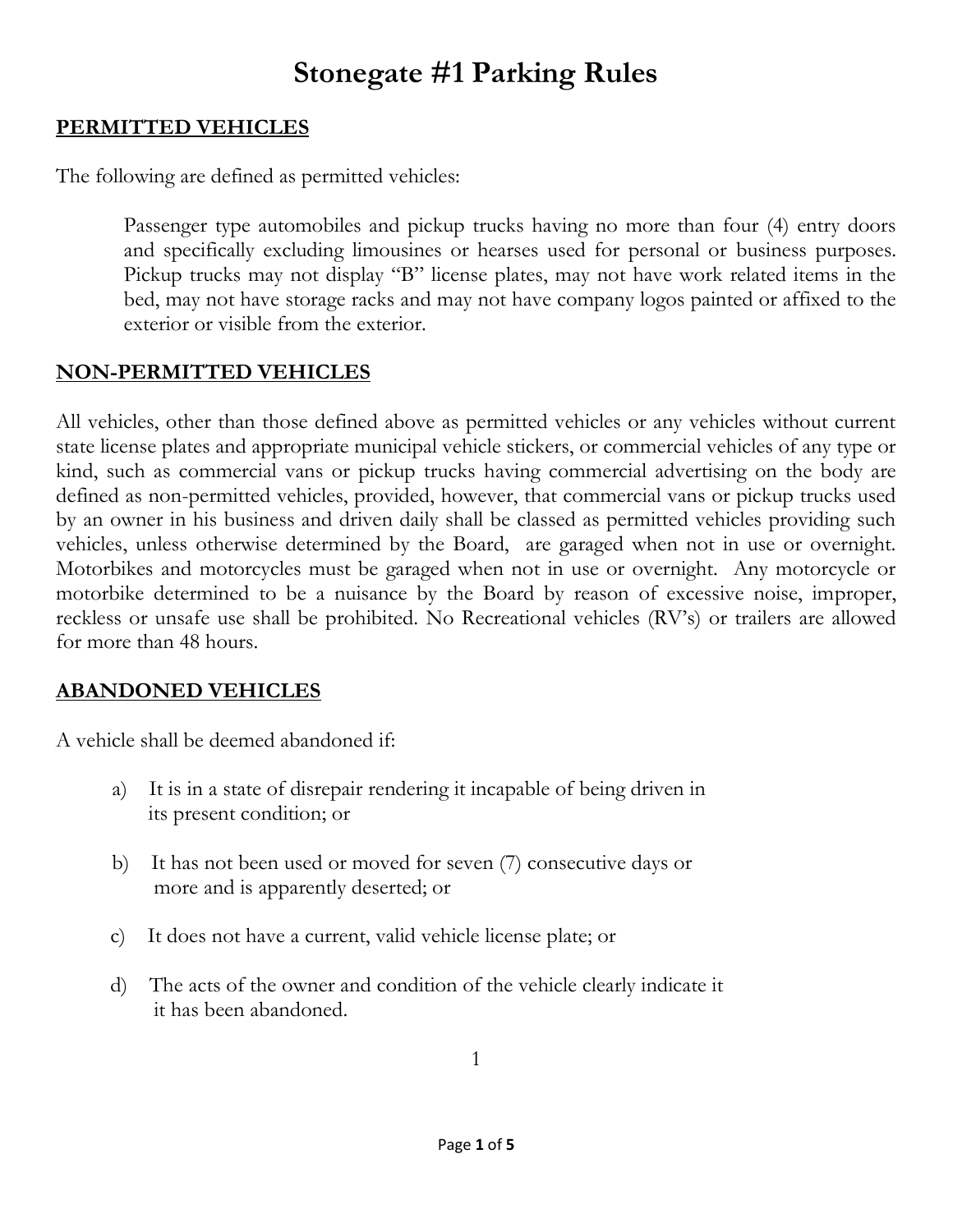## **OTHER DEFINITIONS AND OR CONDITIONS**

1. No permitted vehicle shall be parked, maintained or stored so as to obstruct passage of other permitted vehicles or emergency vehicles.

2. Vehicles of any type are restricted to the drives and parking areas of the Association, unless specifically authorized otherwise by the Board and/or its agents, and then, only for Association purposes. There shall be no parking or routes of passage across any other portions of the common elements, including all turf areas, sidewalks and fire lanes and driveways.

Any vehicle parked, maintained or stored on a common element, other than drives or parking areas, may be removed by the Association without notice to the vehicle owner and at the vehicle owner's expense, i.e., no parking in the street on Clayton Circle except in paved parking spaces

3. Parking, maintenance or storage of non-permitted vehicles on any portion or portions of the common elements, including drives, is expressly prohibited, except that commercial vehicles may park on permitted areas for their normal commercial purposes, so long as such parking is only for the period of time necessary to provide the commercial services requested by a dwelling resident or the Association and does not block the driving lanes.

4. Any vehicle parked, maintained or stored in violation of this section may be removed by the Association without notice to the vehicle owner and at the owner's expense.

5. Residents are not allowed to park vehicles in the visitor parking areas.

6. Each unit is allowed the exclusive use of two (2) reserved spaces in garage spaces, in case of units with only one (1) garage space an additional vehicle may use visitor spaces in compliance with all other rules contained herein.

7. Vehicles shall not be parked, maintained or stored in a manner which interferes with ingress to and egress from a driveway or other common elements.

8. Any vehicle that is parked, maintained or stored in violation of this section is considered to be interfering with ingress to and egress from a unit for

emergency purposes, or to be interfering with ingress to and egress from a unit for the protection, health, safety, comfort and welfare of the respective family residing therein, their respective guests, household help and other authorized individuals, and such vehicle may be removed by the Association without notice to the owner of said vehicle and at the vehicle owner's expense.

9. Any vehicle that is abandoned may be removed by the Association without notice to the owner of said vehicle and at the vehicle owner's expense.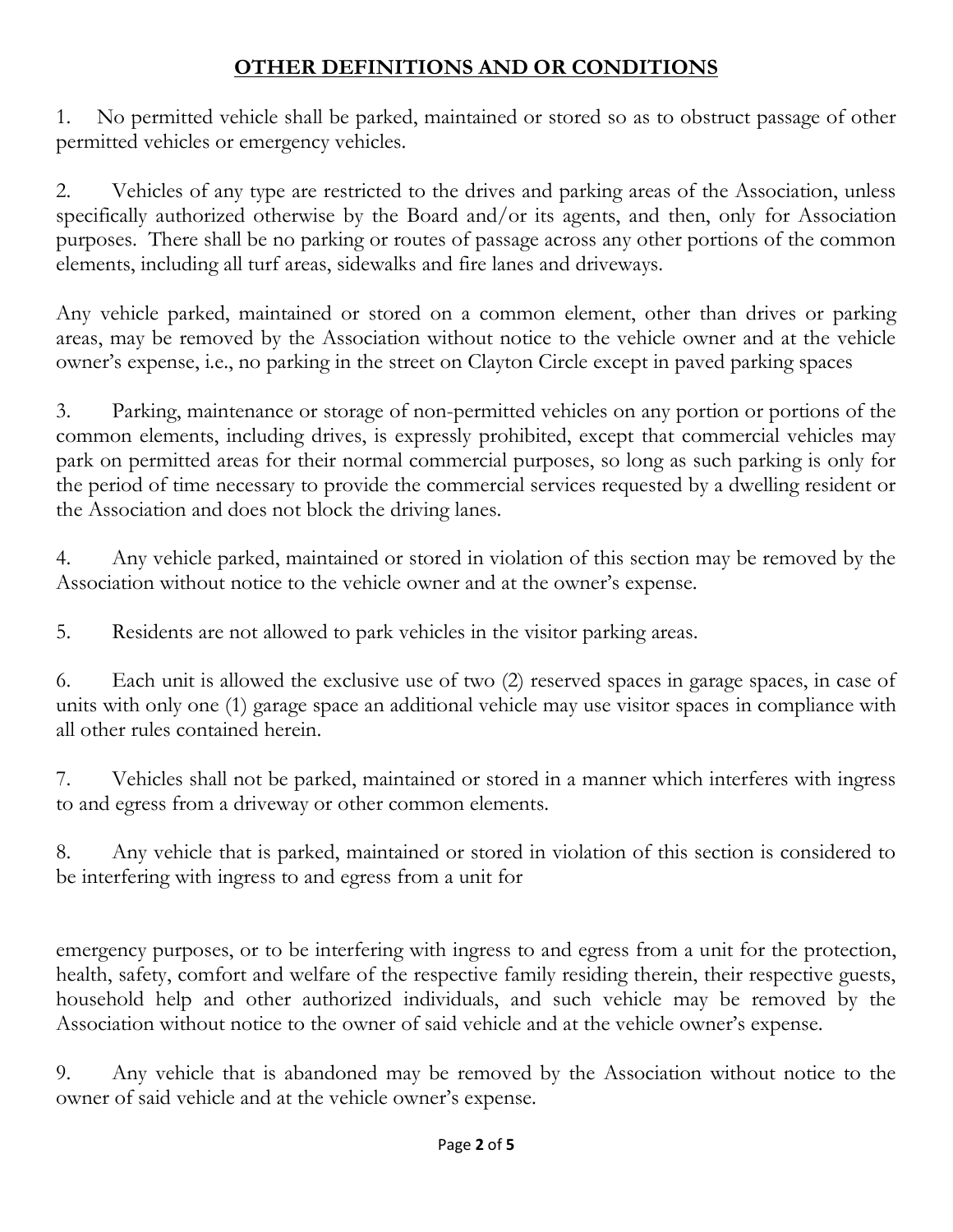10. No automobile repairs, greasing or oil changes are allowed on the drives, parking areas or other common elements. Vehicles may be washed and emergency repairs will be permitted if necessary, however, any damage caused to the common elements by a unit owner, his guest, tenant, family or invitee, shall be paid for by that unit owner.

11. The Association or its agent, when apprised of a possible violation of any of the above noted rules, shall investigate and determine whether a violation has occurred. If the Association determines that a violation has occurred, it may take any or all of the following actions in addition to removal of the vehicle for the reasons and under the circumstances noted:

- a. Attach a notification sticker to the vehicle, preferably on the driver's side window.
- b. Record the vehicle identification, including license number, vehicle sticker, date of violation, type of violation and vehicle owner, if known, on a permanent record of violations, substantially in the form which is attached hereto as "Witness Statement, to be maintained by the Association at its principal office or at such other place as is designated by the Board.
- c. Identify or attempt to identify the vehicle owner and notify said owner of the violation(s).
- d. Identify the unit owner and/or resident whose vehicle is causing the violation or whose guest or invitee is causing the violation.
- e. Notify the municipal authorities, asking that they issue a citation and/or remove the vehicle.
- f. Follow the procedures set forth in the enforcement policies set forth in that section of these Rules and Regulations.

12. Upon receipt of notice of a violation, unit owner must follow the procedure set forth in the enforcement policy.

13. The Board is hereby authorized to execute a contract with an appropriate company or individual to effect removal of vehicles pursuant to authorization under these Rules and Regulations.

14. The Board may designate a person, persons or a committee to make determinations of violations and to place stickers and notices on vehicles. Members of the Board or its agent shall notify the appropriate companies or individuals to remove vehicles.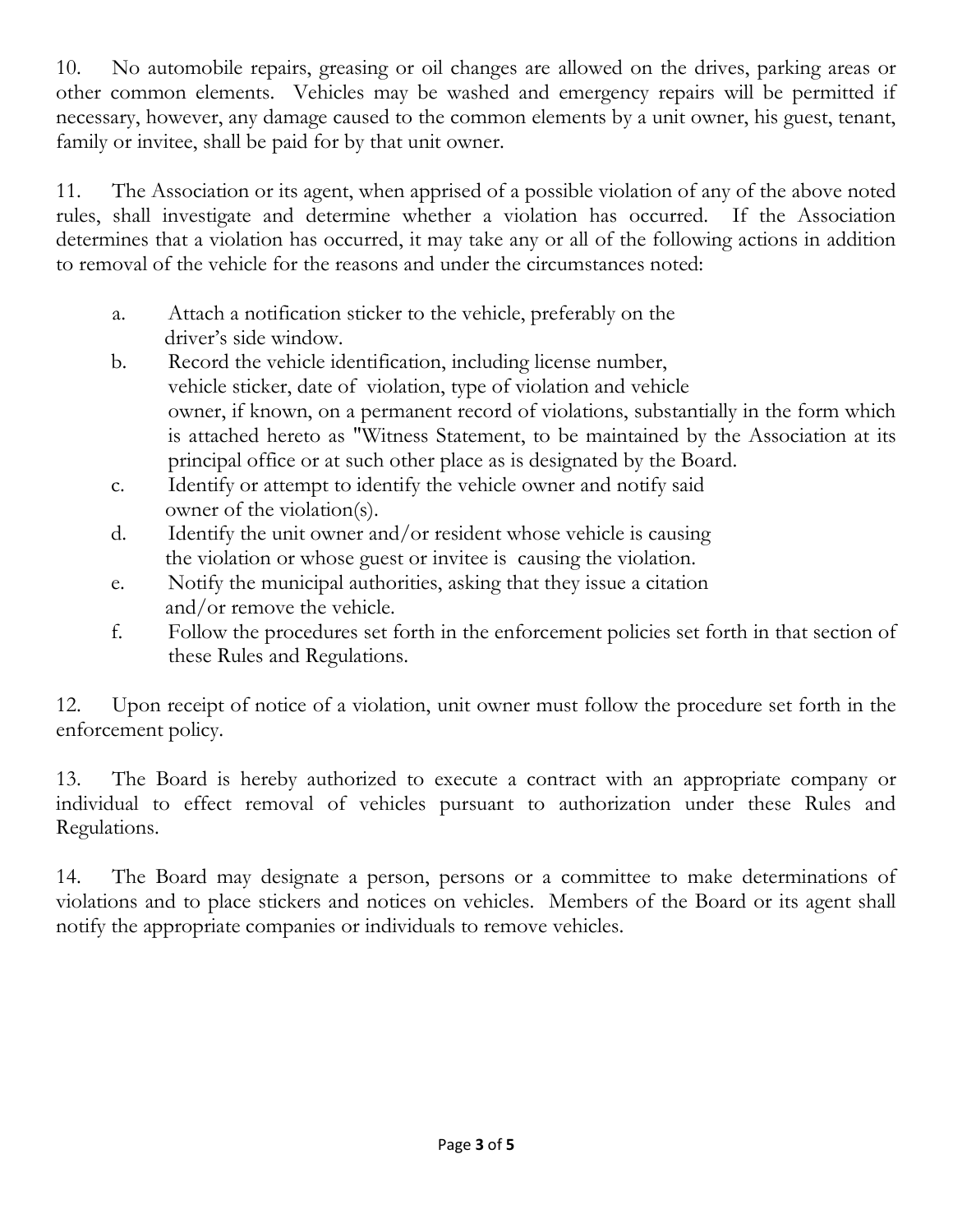## **Fines**

- 1<sup>st</sup> Offense- Warning (verbal or written)
- $2<sup>nd</sup>$  Offense \$35.00
- 3<sup>rd</sup> Offense \$50.00 (and each additional violation by same owner)